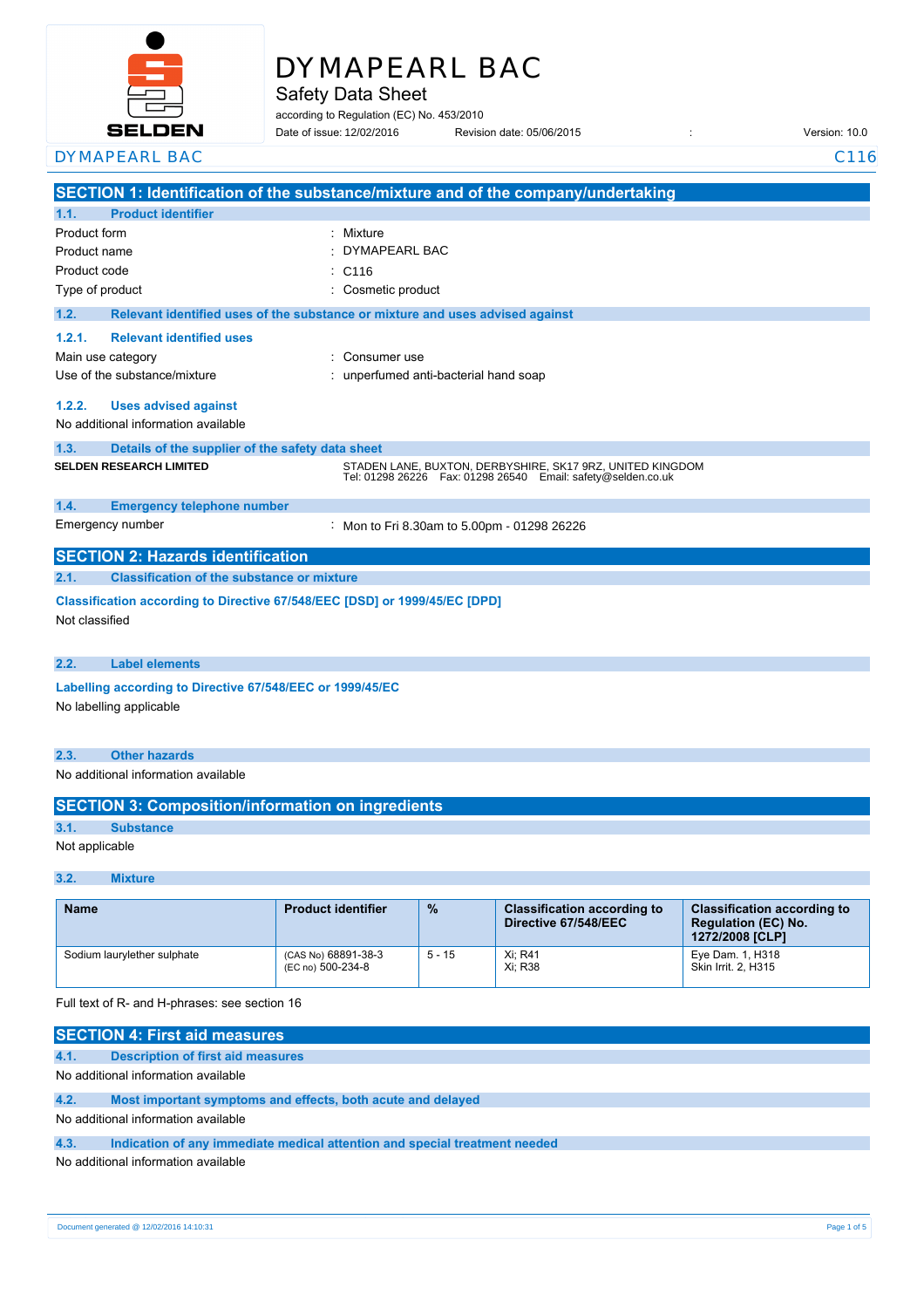# Safety Data Sheet

| according to Regulation (EC) No. 453/2010                                   |
|-----------------------------------------------------------------------------|
| <b>SECTION 5: Firefighting measures</b>                                     |
| <b>Extinguishing media</b><br>5.1.                                          |
| No additional information available                                         |
| 5.2.<br>Special hazards arising from the substance or mixture               |
| No additional information available                                         |
| 5.3.<br><b>Advice for firefighters</b>                                      |
| No additional information available                                         |
| <b>SECTION 6: Accidental release measures</b>                               |
| 6.1.<br>Personal precautions, protective equipment and emergency procedures |
| 6.1.1.<br>For non-emergency personnel                                       |
| No additional information available                                         |
| 6.1.2.<br>For emergency responders                                          |
| No additional information available                                         |
| 6.2.<br><b>Environmental precautions</b>                                    |
| No additional information available                                         |
| 6.3.<br>Methods and material for containment and cleaning up                |
| No additional information available                                         |
| 6.4.<br><b>Reference to other sections</b>                                  |
| No additional information available                                         |
| <b>SECTION 7: Handling and storage</b>                                      |
| <b>Precautions for safe handling</b><br>7.1.                                |
| No additional information available                                         |
| 7.2.<br>Conditions for safe storage, including any incompatibilities        |
| No additional information available                                         |
| 7.3.<br><b>Specific end use(s)</b>                                          |
| No additional information available                                         |
| <b>SECTION 8: Exposure controls/personal protection</b>                     |
| 8.1.<br><b>Control parameters</b>                                           |
| No additional information available                                         |
| 8.2.<br><b>Exposure controls</b>                                            |
| No additional information available                                         |
| <b>SECTION 9: Physical and chemical properties</b>                          |

| Information on basic physical and chemical properties<br>9.1. |                     |
|---------------------------------------------------------------|---------------------|
| Physical state                                                | : Liquid            |
| Appearance                                                    | Mobile liquid.      |
| Colour                                                        | : white.            |
| Odour                                                         | : odourless.        |
| Odour threshold                                               | No data available   |
| рH                                                            | : 4                 |
| Relative evaporation rate (butylacetate=1)                    | No data available   |
| Melting point                                                 | No data available   |
| Freezing point                                                | No data available   |
| Boiling point                                                 | : No data available |
| Flash point                                                   | No data available   |
| Auto-ignition temperature                                     | : No data available |
| Decomposition temperature                                     | No data available   |
| Flammability (solid, gas)                                     | No data available   |
| Vapour pressure                                               | No data available   |
| Relative vapour density at 20 °C                              | No data available   |
| Relative density                                              | : 1.03              |
| Solubility                                                    | No data available   |
|                                                               |                     |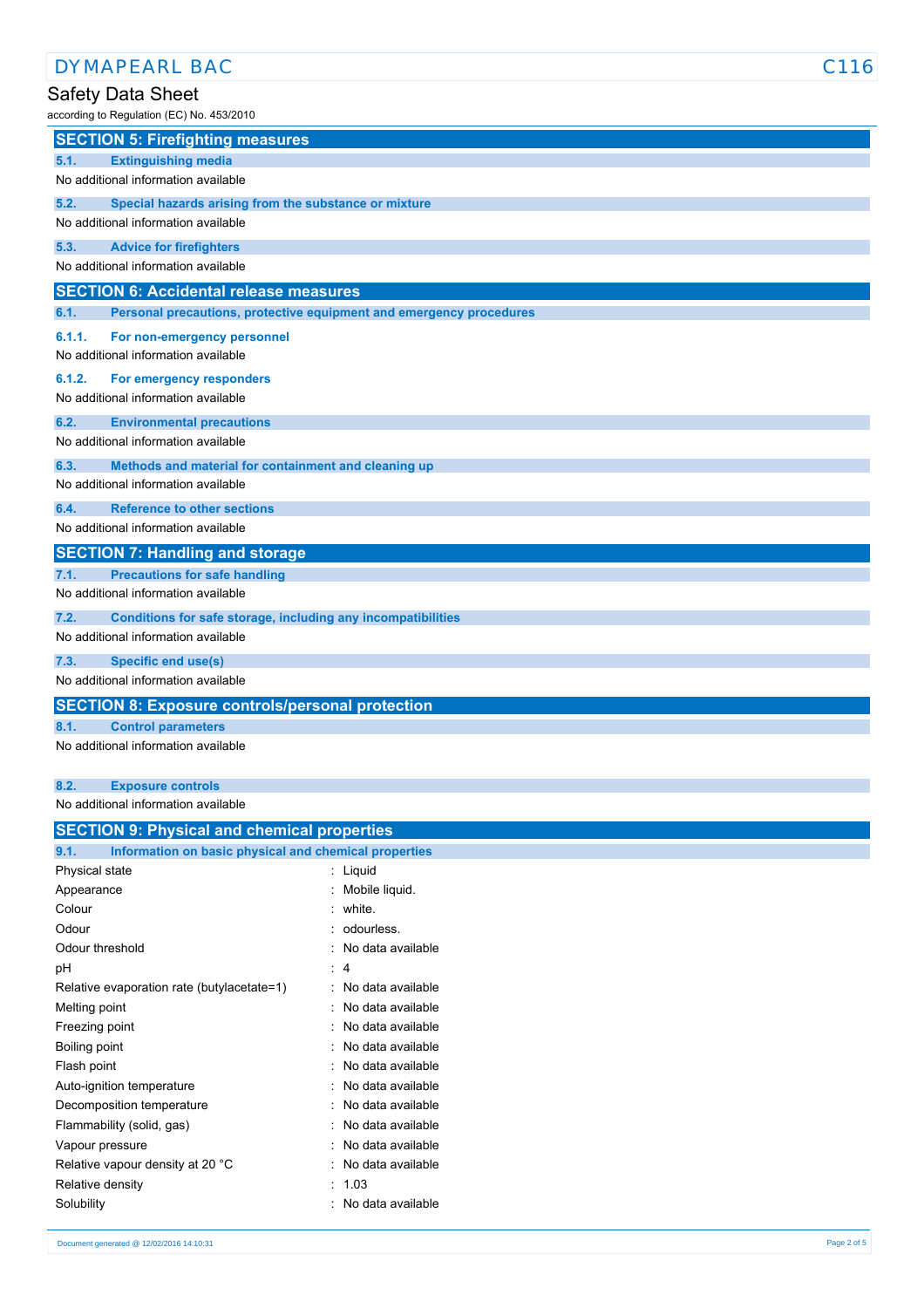|                         | <b>DYMAPEARL BAC</b>                                           |                   | C <sub>116</sub> |
|-------------------------|----------------------------------------------------------------|-------------------|------------------|
|                         | Safety Data Sheet<br>according to Regulation (EC) No. 453/2010 |                   |                  |
| Log Pow                 |                                                                | No data available |                  |
|                         | Viscosity, kinematic                                           | No data available |                  |
|                         | Viscosity, dynamic                                             | No data available |                  |
|                         | <b>Explosive properties</b>                                    | No data available |                  |
|                         | Oxidising properties                                           | No data available |                  |
| <b>Explosive limits</b> |                                                                | No data available |                  |
| 9.2.                    | <b>Other information</b>                                       |                   |                  |
|                         | No additional information available                            |                   |                  |
|                         | <b>SECTION 10: Stability and reactivity</b>                    |                   |                  |
| 10.1.                   | <b>Reactivity</b>                                              |                   |                  |
|                         | No additional information available                            |                   |                  |
| 10.2.                   | <b>Chemical stability</b>                                      |                   |                  |
|                         | No additional information available                            |                   |                  |
| 10.3.                   | <b>Possibility of hazardous reactions</b>                      |                   |                  |
|                         | No additional information available                            |                   |                  |
| 10.4.                   | <b>Conditions to avoid</b>                                     |                   |                  |
|                         | No additional information available                            |                   |                  |
| 10.5.                   | <b>Incompatible materials</b>                                  |                   |                  |
|                         | No additional information available                            |                   |                  |
| 10.6.                   | <b>Hazardous decomposition products</b>                        |                   |                  |
|                         | No additional information available                            |                   |                  |
|                         | <b>SECTION 11: Toxicological information</b>                   |                   |                  |
| 11.1.                   | Information on toxicological effects                           |                   |                  |

| <b>SECTION 12: Ecological information</b>          |
|----------------------------------------------------|
| 12.1.<br><b>Toxicity</b>                           |
| No additional information available                |
| 12.2.<br><b>Persistence and degradability</b>      |
| No additional information available                |
| 12.3.<br><b>Bioaccumulative potential</b>          |
| No additional information available                |
| 12.4.<br><b>Mobility in soil</b>                   |
| No additional information available                |
| 12.5.<br><b>Results of PBT and vPvB assessment</b> |
| No additional information available                |
| <b>Other adverse effects</b><br>12.6.              |
| No additional information available                |
| <b>SECTION 13: Disposal considerations</b>         |
| <b>Waste treatment methods</b><br>13.1.            |
| No additional information available                |

Acute toxicity **in the case of the contract of the contract of the contract of the contract of the contract of the contract of the contract of the contract of the contract of the contract of the contract of the contract of** Irritation : Not classified

Corrosivity **Corrosivity** : Not classified

Sensitisation : Not classified Repeated dose toxicity **in the case of the CR** extends the Repeated dose toxicity Carcinogenicity **Carcinogenicity 1999 Carcinogenicity Carcial Carcial Act 2018 Carcial Carcial Act 2019 Carcial Carcial Act 2019 Carcial Act 2019 Carcial Act 2019 Carcial Act 2019 Carcial Act 2019 Carci** Mutagenicity **in the contract of the Contract of Contract Contract of Contract Contract Contract Contract Contract Contract Contract Contract Contract Contract Contract Contract Contract Contract Contract Contract Contract** Toxicity for reproduction **in the contract of the Contract Contract Contract Contract Contract Contract Contract Contract Contract Contract Contract Contract Contract Contract Contract Contract Contract Contract Contract C** 

pH: 4

pH: 4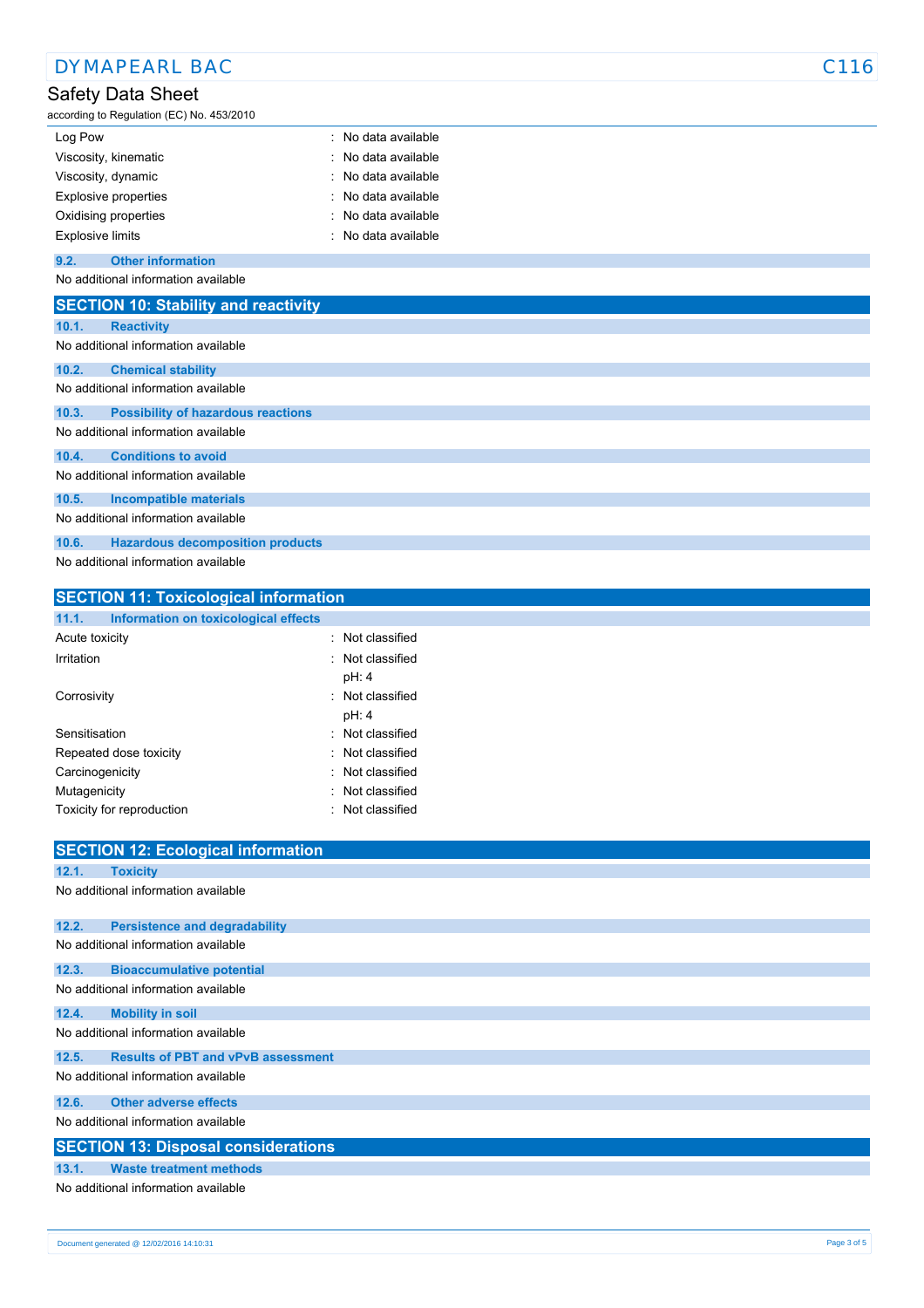## Safety Data Sheet

according to Regulation (EC) No. 453/2010

| <b>SECTION 14: Transport information</b>         |                                        |
|--------------------------------------------------|----------------------------------------|
| In accordance with ADR / RID / IMDG / IATA / ADN |                                        |
| 14.1.<br><b>UN number</b>                        |                                        |
| Not regulated for transport                      |                                        |
| 14.2.<br><b>UN proper shipping name</b>          |                                        |
| Proper Shipping Name (ADR)                       | : Not applicable                       |
| Proper Shipping Name (IMDG)                      | Not applicable                         |
| Proper Shipping Name (IATA)                      | Not applicable                         |
| 14.3.<br><b>Transport hazard class(es)</b>       |                                        |
| <b>ADR</b>                                       |                                        |
| Transport hazard class(es) (ADR)                 | Not applicable                         |
| <b>IMDG</b>                                      |                                        |
| Transport hazard class(es) (IMDG)                | Not applicable                         |
| <b>IATA</b>                                      |                                        |
| Transport hazard class(es) (IATA)                | : Not applicable                       |
| 14.4.<br><b>Packing group</b>                    |                                        |
| Packing group (ADR)                              | Not applicable                         |
| Packing group (IMDG)                             | Not applicable                         |
| Packing group (IATA)                             | Not applicable                         |
| <b>Environmental hazards</b><br>14.5.            |                                        |
| Dangerous for the environment                    | No                                     |
| Marine pollutant                                 | No                                     |
| Other information                                | No supplementary information available |
| 14.6.<br><b>Special precautions for user</b>     |                                        |
| - Overland transport                             |                                        |
| No data available                                |                                        |
| - Transport by sea                               |                                        |
| No data available                                |                                        |
| - Air transport                                  |                                        |
| No data available                                |                                        |

**14.7. Transport in bulk according to Annex II of MARPOL 73/78 and the IBC Code**

Not applicable

# **SECTION 15: Regulatory information**

**15.1. Safety, health and environmental regulations/legislation specific for the substance or mixture**

## **15.1.1. EU-Regulations**

Contains no substances with Annex XVII restrictions Contains no substance on the REACH candidate list Contains no REACH Annex XIV substances

#### **15.1.2. National regulations**

#### **Germany**

| VwVwS Annex reference                                                          | : Water hazard class (WGK) 2, hazardous to water (Classification according to VwVwS, Annex |
|--------------------------------------------------------------------------------|--------------------------------------------------------------------------------------------|
| 12th Ordinance Implementing the Federal<br>Immission Control Act - 12. BlmSchV | : Is not subject of the 12. BlmSchV (Hazardous Incident Ordinance)                         |

| 15.2. | <b>Chemical safety assessment</b>   |
|-------|-------------------------------------|
|       | No additional information available |
|       |                                     |